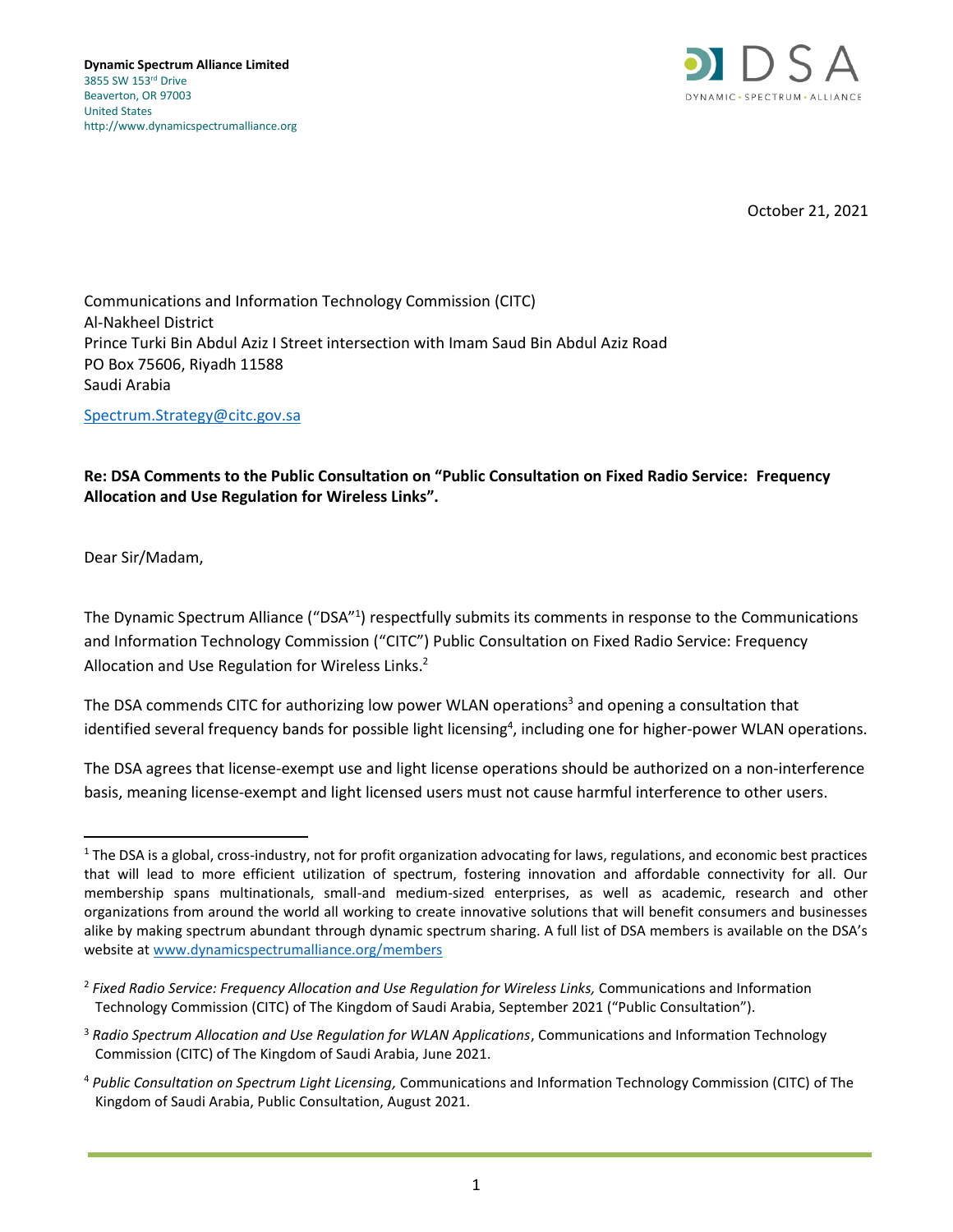

However, the DSA believes that with the right regulatory framework and tools, there are spectrum bands where higher-power license-exempt and light licensed operations can successfully share spectrum with incumbents and not cause harmful interference.

Spectrum sharing can be achieved through time separation, frequency separation, spatial location separation, signal separation, and combinations of the above. Fully automated and partially automated spectrum management tools can be used to control (and provide) access to license-exempt or light licensed devices. Ultimately, the best approach for successful sharing depends on the incumbent services in the specific band under consideration and the characteristics of the license-exempt or light licensed operations being proposed.

One observation is that for higher-power license-exempt and light licensed operations to successfully share spectrum with incumbents, the use of a spectrum management tool must be incorporated into the rules. Examples include license-exempt white space devices operating in the broadcast television bands (in several countries), Citizens Broadband Radio Service in the United States, and standard power unlicensed device operations in the 6 GHz band in the United States and other countries.

In spectrum bands with fixed wireless links, for higher-power indoor and outdoor license-exempt and lightly licensed operations to share with the protected service, a spectrum management tool using some form of a geolocation and database method is required. License-exempt devices operating at Short Range Device ("SRD") power levels or lower power devices that are authorized to operate indoors only do not require the use of such tools.

The DSA recognizes the challenge of identifying potential interferers and developing mitigation strategies for high-power outdoor operations in license-exempt spectrum bands authorized for Industrial, Medical, and Scientific ('ISM') applications, such as the 2400-2500 MHz and 5725-5875 MHz frequency bands.<sup>5,6</sup> Fortunately, though, the bands CITC is considering for license-exempt use and light licensing in its 2021 consultations are not ISM bands. For the fixed service bands identified in the Public Consultation, the DSA believes that automated spectrum management tools can be leveraged, whereby it is economically feasible to protect incumbents from receiving harmful interference from outdoor light licensed systems. Relocating fixed wireless links to another band purely as a preventative measure for avoiding potential interference is not necessary.

In 2019, the DSA released *Automated Frequency Coordination: An Established Tool for Modern Spectrum Measurement*. <sup>7</sup> As the report details, the use of databases to coordinate spectrum assignments has evolved but is really nothing new. The basic steps are exactly the same as in a manual frequency coordination process. What is relatively new, though, is that there have been significant improvements in the computation power to run

<sup>5</sup> *See* National Frequency Plan in the Kingdom of Saudi Arabia, National Footnote 04 (2018).

<sup>6</sup> *See* National Frequency Plan in the Kingdom of Saudi Arabia, National Footnote 05 (2018).

<sup>7</sup> *Automated Frequency Coordination: An Established Tool for Modern Spectrum Measurement,* Dynamic Spectrum Alliance, March 2019. [Automated Frequency Coordination \(dynamicspectrumalliance.org\)](http://dynamicspectrumalliance.org/wp-content/uploads/2019/03/DSA_DB-Report_Final_03122019.pdf)